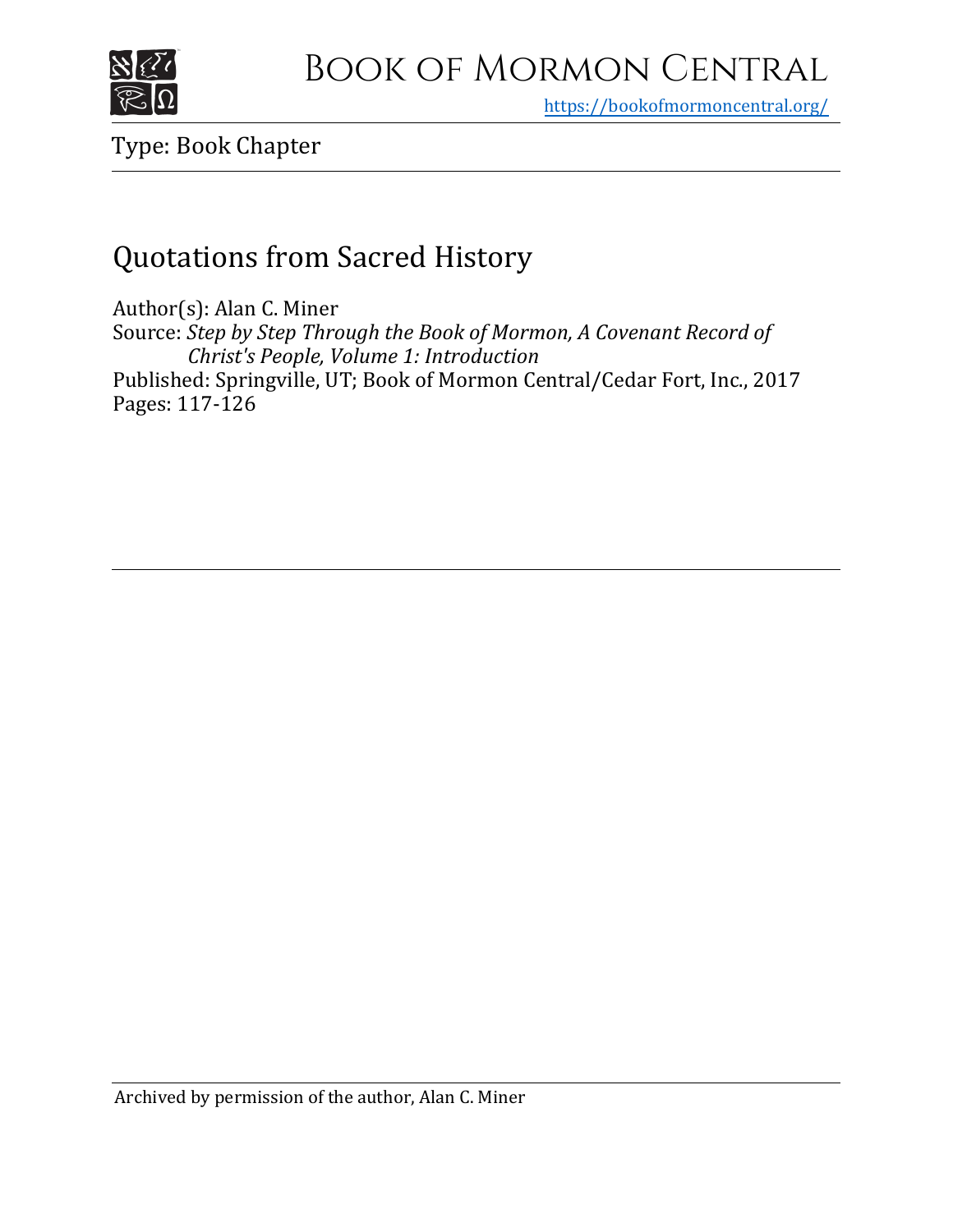### **2D. Quotations from Sacred History**

#### (1) **A Brief Discussion**

Quotations can be considered as a parallel line form, even though they match scriptural passages from another book. Short parallel scriptural phrasings can also be considered as Hebraisms. In his exhaustive 1898 *Figures of Speech Used in the Bible: Explained and Illustrated*, E. W. Bullinger listed quotations as one of his figures, and said the following:

The subject of scriptural quotations in the Bible is a large subject and many volumes have been written upon it, both in ancient and in recent times. . . . It is a fact that there are variations between the quotations and the Text quoted from. . . . Sometimes they are direct quotations; at other times, they are composite quotations of several passages joined in one; while others are mere allusions. Consequently, it is difficult for anyone to make a list or table of such quotations which shall agree with those made by others.

The general fact seems to be that there are 189 separate passages quoted (the Lord Jesus Himself referred to 22 out of our 39 Old Testament books). In Matthew, there are references to 88 passages in 10 Old Testament books. In Mark to 37 passages in 10 books. In Luke to 58 passages in 8 books. In John to 40 passages in 6 books.

Deuteronomy and Isaiah, the two books most assailed by the Higher Critics, are referred to more often than any other Old Testament books.

In Romans, there are 74 references. Corinthians, 54. Galatians, 16. Ephesians, 10. Hebrews, 85.

In all, out of 260 chapters in the New Testament, there are 832 quotations, or references, or allusions to the Old Testament Scriptures.

Every Old Testament book is referred to with the exception of Ezra, Nehemiah, Esther, and Canticles.

(Source: Bullinger 1898/1968:778-779)

Quotations are numerous in the Book of Mormon. Indeed, as Hugh Nibley wrote in the Church News in 1961 (July 29, pp. 10, 15):

Any biblical scholar knows that it would be extremely suspicious if a book purporting to be the product of a society of pious emigrants from Jerusalem in ancient times did not quote the Bible. No lengthy religious writing of the Hebrews could conceivably be genuine if it was not full of scriptural quotations.

But why does the wording of these quotations match the KJV Bible? Nibley writes: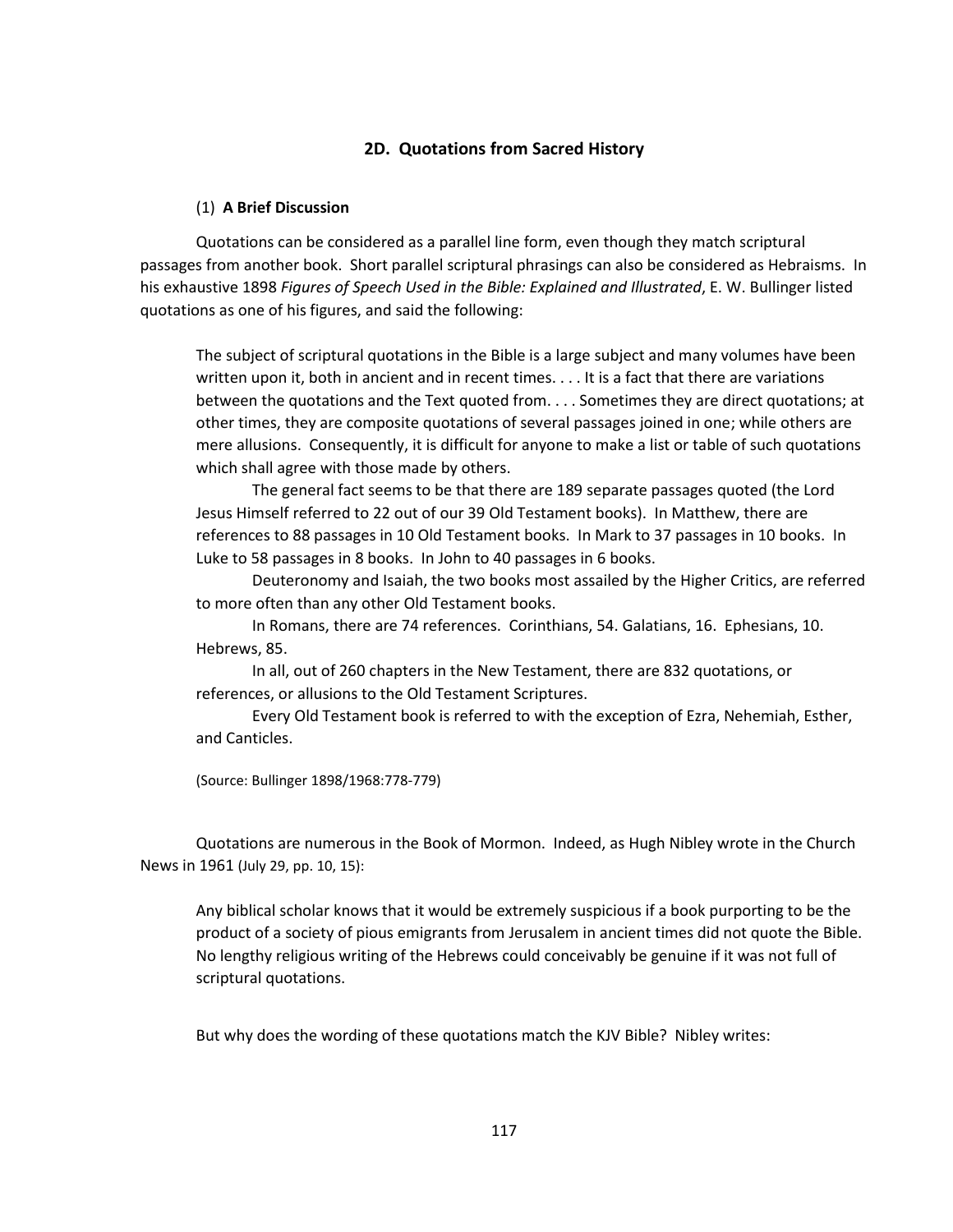As to the "passages lifted bodily from the King James Version," we first ask, "How else does one quote scripture if not bodily?" And why should anyone quoting the Bible to American readers of 1830 not follow the only version of the Bible known to them?

Actually, the Bible passages quoted in the Book of Mormon often differ from the King James Version, but where the latter is correct there is every reason why it should be followed. When Jesus and the Apostles and, for that matter, the Angel Gabriel quote the scriptures in the New Testament, do they recite from some mysterious Urtext? Do they quote the prophets of old in the ultimate original? Do they give their own inspired translations? No, they do not. They quote the Septuagint, a Greek version of the Old Testament prepared in the third century B.C. Why so? Because that happened to be the received standard version of the Bible accepted by the readers of the Greek New Testament. When "holy men of God" quote the scriptures, it is always in the received standard version of the people they are addressing.

We do not claim the King James Version of the Septuagint to be the original scriptures in fact, nobody on earth today knows where the original scriptures are or what they say. Inspired men in every age have been content to accept the received version of the people among whom they labored, with the Spirit giving correction where correction was necessary.

Since the Book of Mormon is a translation, "with all its faults," into English for Englishspeaking people whose fathers for generations had known no other scriptures but the standard English Bible, it would be both pointless and confusing to present the scriptures to them in any other form, so far as their teachings were correct. (*The Prophetic Book of Mormon: The Collected Works of Hugh Nibley*: Volume 8 The Book of Mormon. Salt Lake City: Deseret Book Company, and Provo: FARMS, 1989, p. 215)

Since the time of Bullinger (1898) and Nibley (1961), and as the computer age has moved forward, many more of these "intertextual" passages have come to light. We not only should expect this increased awareness, but in keeping with their role as figures of speech, we should also expect that these parallelisms add to the message of both the Book of Mormon and the Bible.

In their 2007 *Commentary on the New Testament Use of the Old Testament* that has become a standard for bible scholars, the editors G. K. Beale and D. A. Carson address some perspectives that might be of use to Book of Mormon students seeking understanding from parallel bible quotations and phrasing. They write:

All O[ld] T[estament] citations in the N[ew] T[estament] are analyzed as well as all probable allusions. . . . The editors have encouraged each contributor to keep in mind six separate questions where the NT cites or clearly alludes to the OT . . . :

- 1. What is the NT context of the citation or allusion? . . .
- 2. What is the OT context from which the quotation or allusion is drawn? . . .
- 3. How is the OT quotation or source handled in the literature of . . . early Judaism? . . .
- 4. What textual facts must be borne in mind as one seeks to understand a particular use of the OT? . . .
- 5. What is the nature of the connection as the NT writer sees it? . . .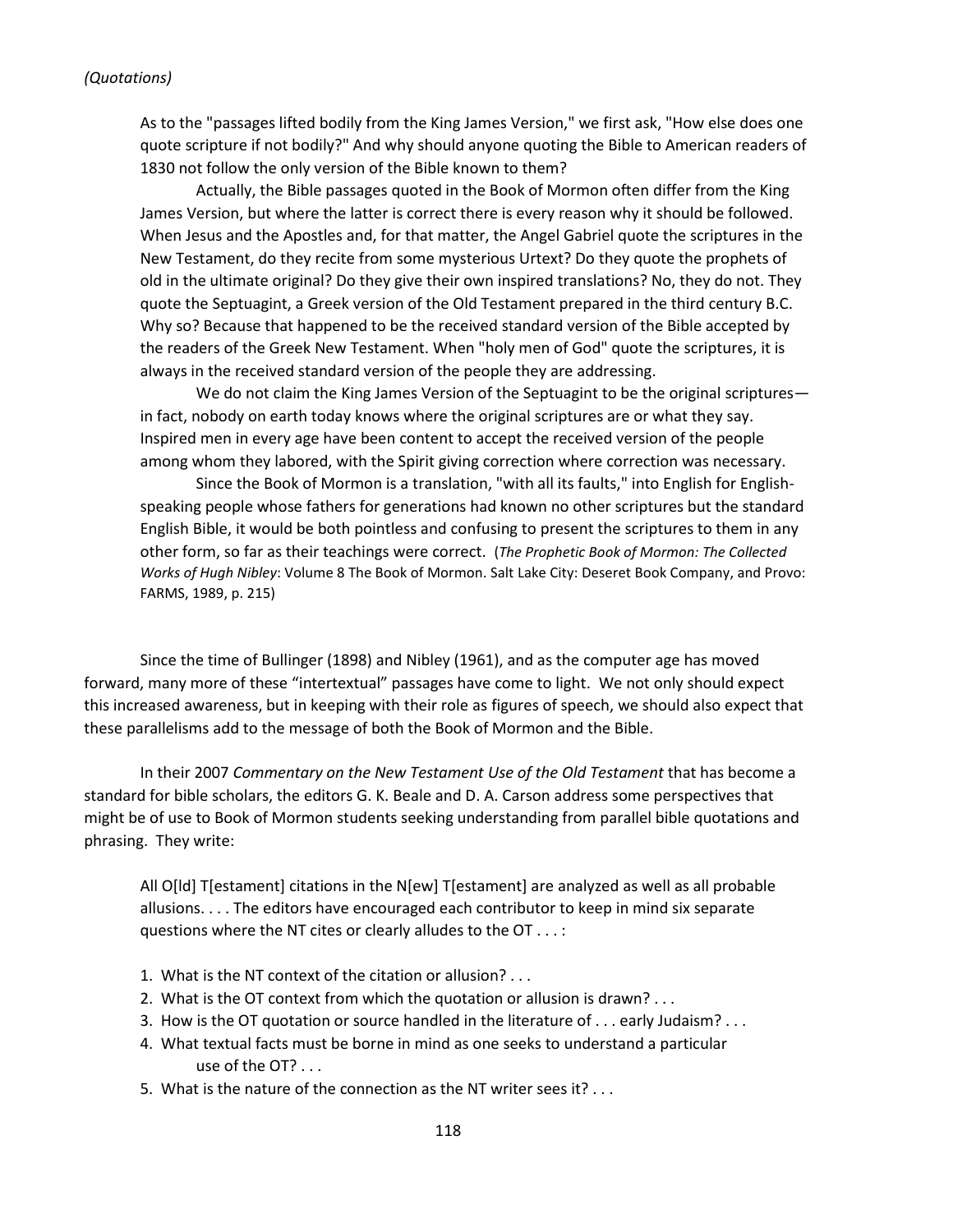6. To what theological use does the NT writer put the OT quotation or allusion? . . . (Introduction, pp. xxiii-xxv)

Sadly, modern-day detractors of the Book of Mormon do not think this way. They do not focus on these scriptural parallelisms as a teaching form. They would rather focus on the "fact" that many of these lines and phrases are seemingly non-chronological or "anachronistic." In other words, in the Book of Mormon there are parallels to biblical scripture not written until many years later.

In view of these attacks on the validity of the Book of Mormon text, I would like to offer a few very brief perspectives on what might be missing in the focus and understanding of those who dismiss these phrases as "plagiarism."

In the very first verse of the very first chapter of 1 Nephi, we encounter the phrase "mysteries of God." This phrase can be linked to Mark 4:11. It can also be linked to 1 Corinthians 2:7, 4:1, 14:2; Colossians 1:27, 2:2, 4:3; 1 Timothy 3:16; Revelation 10:7. But rather than viewing this as plagiarism, let's view this as a chance to gain understanding, for that is why scriptural quotations and phrases are considered figures of speech.

In 1 Corinthians 2:7 we find: "But we speak the wisdom of God in a **mystery**, even the **hidden** wisdom, **which God ordained before the world** unto **our** glory."

Mark 4:10,11 states the following:

10 And when he [Jesus] was alone, **they that were about him with the twelve** asked of him the parable.

11 And he said unto them, unto **you** it is given to **know** the **mystery** of the kingdom of God: but unto them that are without, all these things are done in parables

Question: What other religion besides the LDS religion believes in a pre-existence ("before the world"), where things were done by "ordination," and where the way for "our glory" was apparently planned?

Answer: No other religion that affords man his free agency.

Question: And who can refute the Savior's own words that "knowledge of the mysteries of the kingdom of God" (or in Paul's words, "hidden wisdom") was to come only to those who would become disciples of Christ (which involved covenant ordinances like baptism and obedience to those covenants)?

Answer: Presumably nobody that believes the Bible.

In the Book of Mormon, the phrase "mysteries of God" appears thirteen times. In view of this, it is not surprising that in the beginning of his record Nephi states:

I, Nephi, having been born of goodly parents, therefore I was taught somewhat in all the learning of my father; and having seen many afflictions in the course of my days, nevertheless, having been highly favored of the Lord in all my days; yea, **having had a great knowledge of the goodness and the mysteries of God**, therefore I make a record of my proceedings in my days. (1 Nephi 1:1)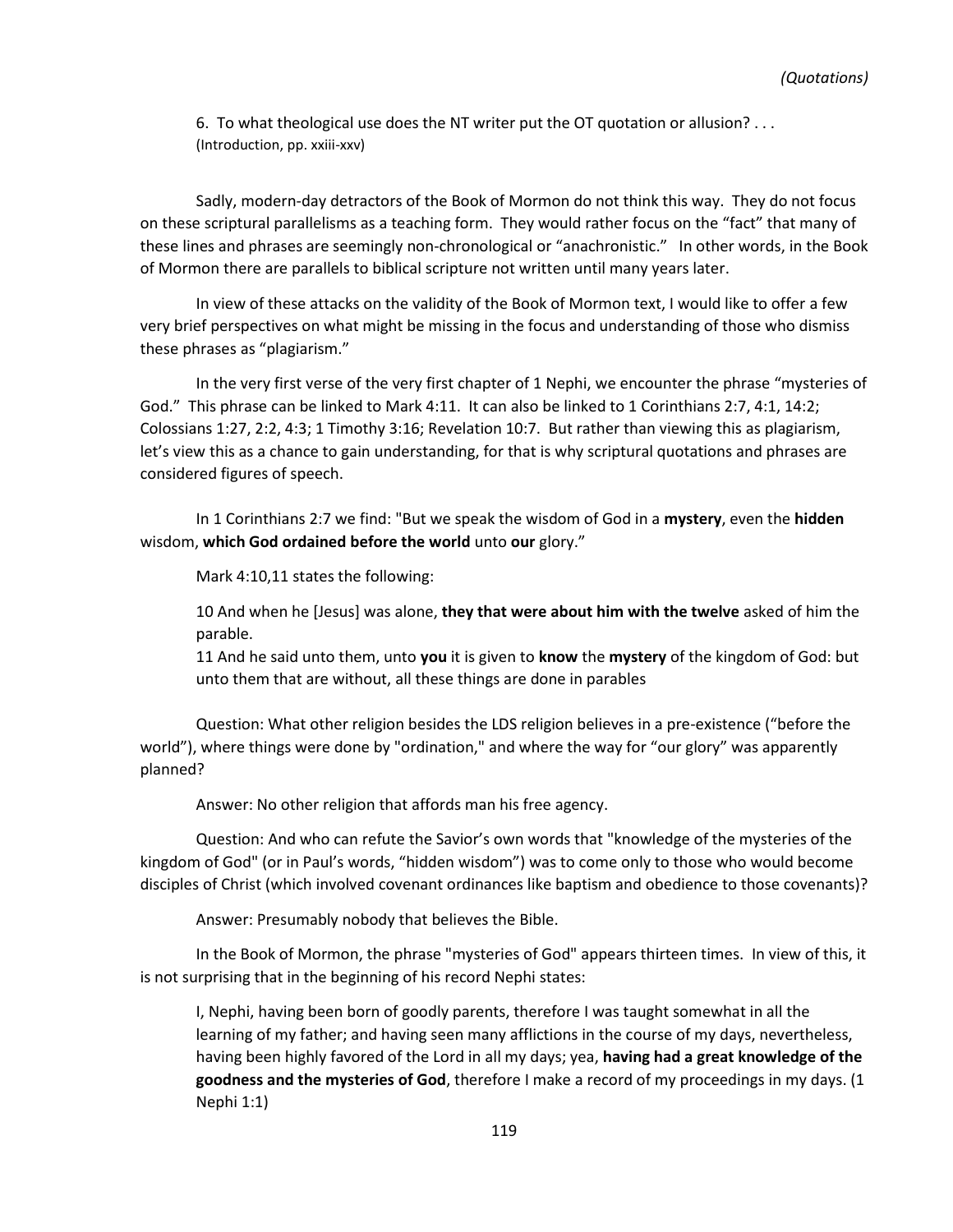It is also not surprising that when Paul wrote to the "saints" in Ephesus, he said something that gives more insight into what has previously been quoted by Paul and Nephi:

1:1 Paul, an [ordained] apostle of Jesus Christ, by the will of God, to the "saints" [or covenant followers] which are at Ephesus . . .

1:3 Blessed be the God and Father of our Lord Jesus Christ, who hath blessed us with all spiritual blessing in heavenly places in Christ

1:4. According as he hath chosen **us** to him **before the foundation of the world**, that we should be holy and without blame before him in love,

1:5. Having predestinated [or foreordained] **us** unto the adoption of children by Jesus Christ to himself, according to the good pleasure of his will [or the Plan of Salvation which was presented by Christ to us in the pre-existence or "before the foundation of the world"].

3:2 If ye have heard of the dispensation of the grace of God which is given me to you-ward. 3:3 How that by **revelation** he made **known** unto me the **mystery**; (as I wrote afore in few words,

3:4 Whereby, when ye read, **ye** may understand **my knowledge** in the **mystery** of Christ.)

(Ephesians 1:1-5; 3:2-4)

*[Note\* The translated word "predestinated" has come to be understood as an outcome of our lives that has no bearing on our actions. A better word would be "foreordained, which implies promised blessings on the condition of good behavior and covenant obedience.]* 

Thus, according to Paul and Nephi, knowledge of the mysteries of God can be obtained by revelation from God, not just by themselves, but by "US" ("ye") also. In fact, they want us to know.

When Jesus Christ appeared to the people in the New World, he "expounded all the scriptures in one."

1 And now it came to pass that when Jesus had told these things he **expounded** them unto the multitude; and he did **expound all things** unto them, both great and small. (3 Nephi 26:1)

14 And now it came to pass that when Jesus had **expounded all the scriptures in one**, which they had written, he commanded them that they should teach the things which he had expounded unto them. (3 Nephi 23:14)

- If Jesus Christ is the chief author of the Book of Mormon,
- and if Mormon and Moroni said that they were writing to the people of OUR day and time (Moroni 1:4),
- and if at the time of the translation of the Book of Mormon, "OUR scripture" was the King James Version of the Bible;
	- then would not Jesus (the chief author) also try to "expound all the scriptures in one" by using the King James language throughout the Book of Mormon?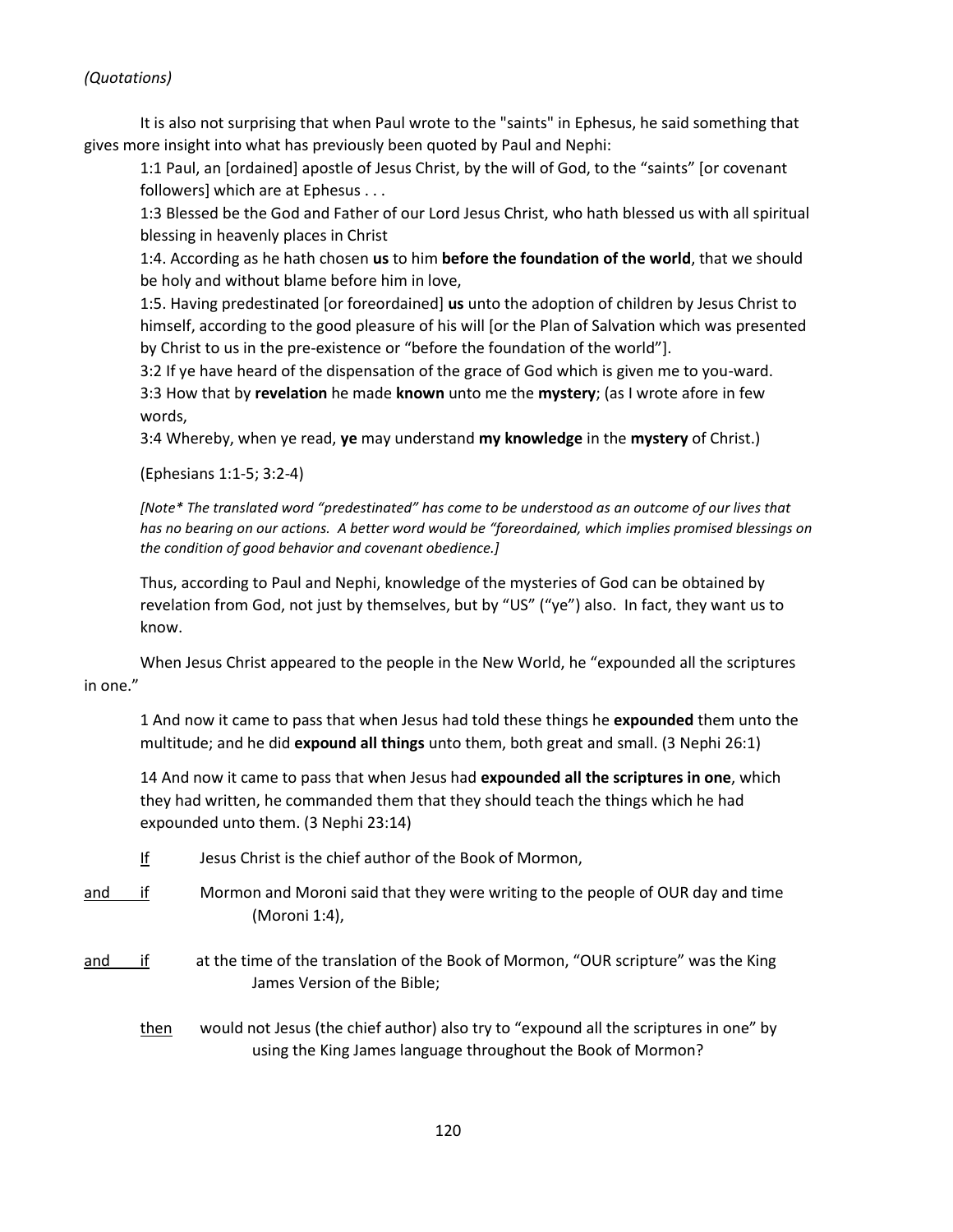- And if Jesus truly is the First and the Last, the Beginning and the End (Isaiah 41:4, 44:6, 48:12, Revelations 22:13)
- And if Jesus Christ knows all things, or He can SEE the end from the beginning, (Isaiah 44:7-8, 45:21, 48:3,5, John 18:4, Exodus 18:1, 2 Samuel 14:20),
	- then chronology becomes irrelevant, and the word "anachronistic" is meaningless.
	- If God or Jesus knows ALL things

and if Jesus wanted to speak in the scriptural "language" of OUR time,

then could He not inspire Nephi, Mormon and Moroni to write in such a way, and inspire Joseph Smith to "translate" in such a way that the "language" of the King James Bible could be used in the Book of Mormon to help expound His teachings in ONE (see Ezekiel 37: 15-20)? What better method in the writing and translation of a concise "abridgment" such as the Book of Mormon than to insert key quotations of words and phrases that intentionally connect the "language" of the Book of Mormon with the "scripture" of our day? Some might call this "plagiarism," but when the extremely complex structure and setting of the Book of Mormon text is taken into consideration, I believe it constitutes an opportunity for us to learn more about the teachings of Christ.

We have the choice of either rejecting this opportunity or accepting it. Hopefully we won't proclaim, as Nephi prophesied:

"And because my words shall hiss forth—many of the Gentiles shall say: A Bible! A Bible! We have got a Bible, and there cannot be any more Bible." (2 Nephi 29:3)

As Moroni wrote:

I exhort you to remember these things; for the time speedily cometh that ye shall know that I lie not, for ye shall see me at the bar of God; and the Lord God will say unto you: Did I not declare my words unto you, which were written by this man, like as one crying from the dead, yea, even as one speaking out of the dust? (Moroni 10:27)

LDS authorities and scholars have been aware of the biblical quotations and language in the Book of Mormon from its publication in 1830. In 1981, John Hilton and Kenneth Jenkins identified thousands of parallel words and phrases common to both the Bible and the Book of Mormon. However, most were random and trivial with regard to content. In 1986, the Foundation for Ancient Research and Mormon Studies published a 3-volume *Book of Mormon Critical Text*. In these volumes, hundreds of biblical phrases and quotations were footnoted. So now I believe that our ongoing intertextual focus should be to increase our understanding of what these parallel phrases teach us.

#### *Note: For a chronological list of pertinent articles on this subject, see the Sources section.*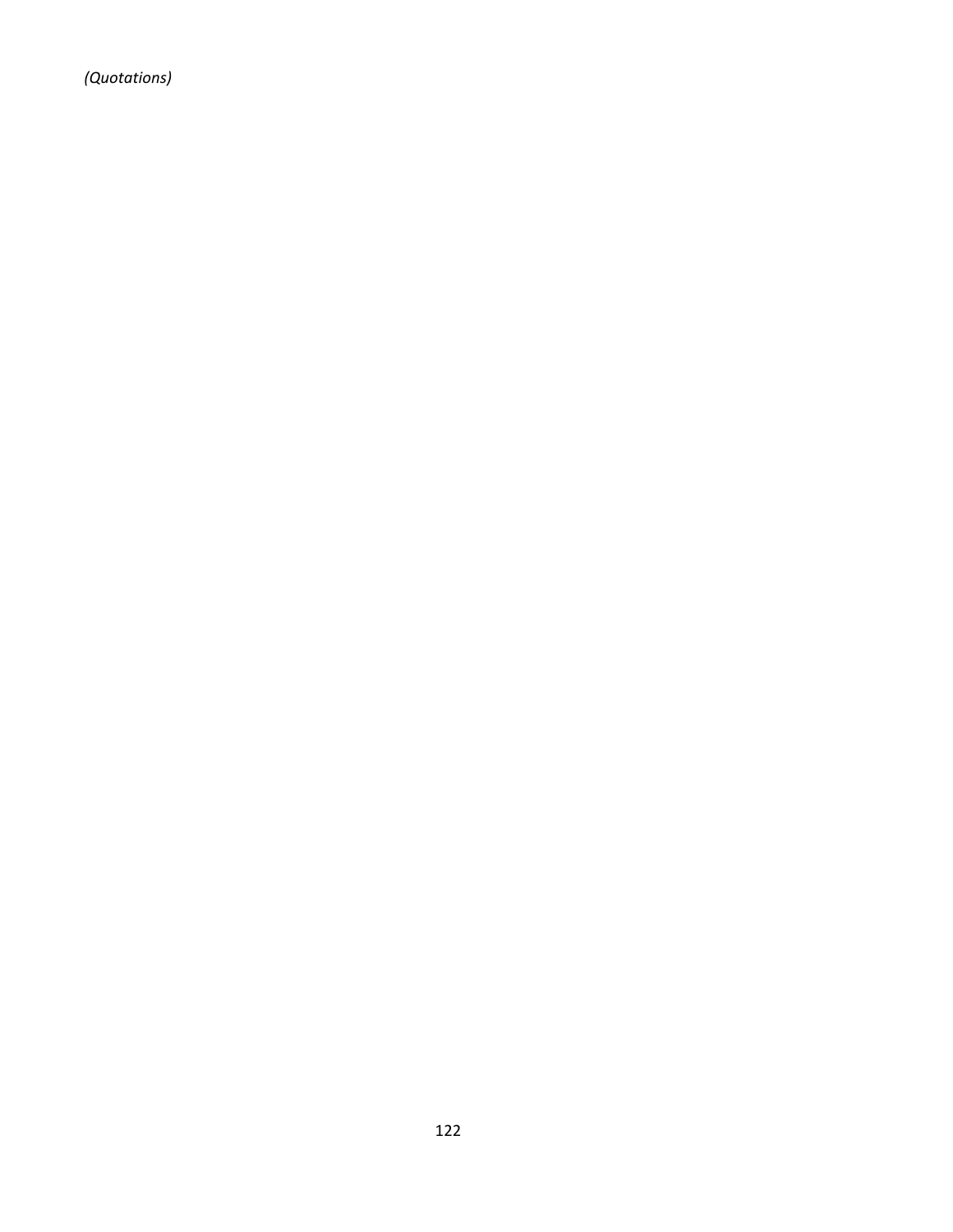#### (2) **A Brief and Partial List of Biblical Phrases in 1 Nephi chapter 1.**

In order to give the reader some idea of the intertextual correspondences between the Bible and the Book of Mormon, I have prepared the following list of quoted verses. Most of the references have been taken from the 1986 *Book of Mormon Critical Text*. Because of the length of the list, I have chosen only those phrases coming from chapter 1 of First Nephi.

#### First Nephi chapter 1

| 1 Nephi 1:1 "goodly parents"                                                                                                                                                                         |
|------------------------------------------------------------------------------------------------------------------------------------------------------------------------------------------------------|
| Compare Psalm 16:6 "I have a goodly heritage"                                                                                                                                                        |
| 1 Nephi 1:1 "highly favored of the Lord"                                                                                                                                                             |
| Compare Luke 1:28 "Hail, thou that art highly favoured, the Lord is with thee"                                                                                                                       |
| 1 Nephi 1:1 "the mysteries of God"                                                                                                                                                                   |
| Compare 1 Corinthians. 4:1 "the mysteries of God"                                                                                                                                                    |
| Compare Revelation 10:7 "In the days of the seventh angel the mystery of God should be<br>finished"                                                                                                  |
| 1 Nephi 1:2 "the language of the Egyptians"                                                                                                                                                          |
| Compare Acts 7:22 "And Moses was learned in all the wisdom of the Egyptians, and he was<br>mighty in words and deeds."                                                                               |
| 1 Nephi 1:3 "I know that the record which I make to be true"                                                                                                                                         |
| Compare John 8:14 "Jesus answered and said unto them, Though I bear record of myself, yet<br>my record is true: for I know whence I came, and whither I go"                                          |
| Compare John 19:34-35 "But one of the soldiers with a spear pierced his side And he that<br>saw it bare record, and his record is true: and he knoweth that he saith true, that ye<br>might believe. |
| Compare John 21:24 "This is the disciple which testifieth of these things, and wrote these things;<br>and we know that his testimony is true"                                                        |
| Compare 3rd Epistle of John 1:12 "and we also bear record; and ye know that our record is true."                                                                                                     |
| 1 Nephi 1:3 "I make it with mine own hand"                                                                                                                                                           |
| Compare Judges 7:2 "lest Israel vaunt themselves against me, saying, Mine own hand hath saved<br>me."                                                                                                |
| Compare 1 Samuel 25:33 "avenging myself with mine own hand"                                                                                                                                          |
| Compare 1 Corinthians 16:21 "The salutation of me Paul with mine own hand"                                                                                                                           |
| Compare Galatians 6:11 "Ye see how large a letter I have written unto you with mine own hand"                                                                                                        |
| Compare 2 Thessalonians 3:17 "The salutation of Paul with mine own hand, which is the token<br>in every epistle: so I write"                                                                         |
| Compare Philemon 1:19 "I Paul have written it with mine own hand"                                                                                                                                    |
| 1 Nephi 1:4 "for it came to pass" (1398 times in the Book of Mormon)                                                                                                                                 |
| Compare 388 times in the Old Testament, and 65 times in the New Testament.                                                                                                                           |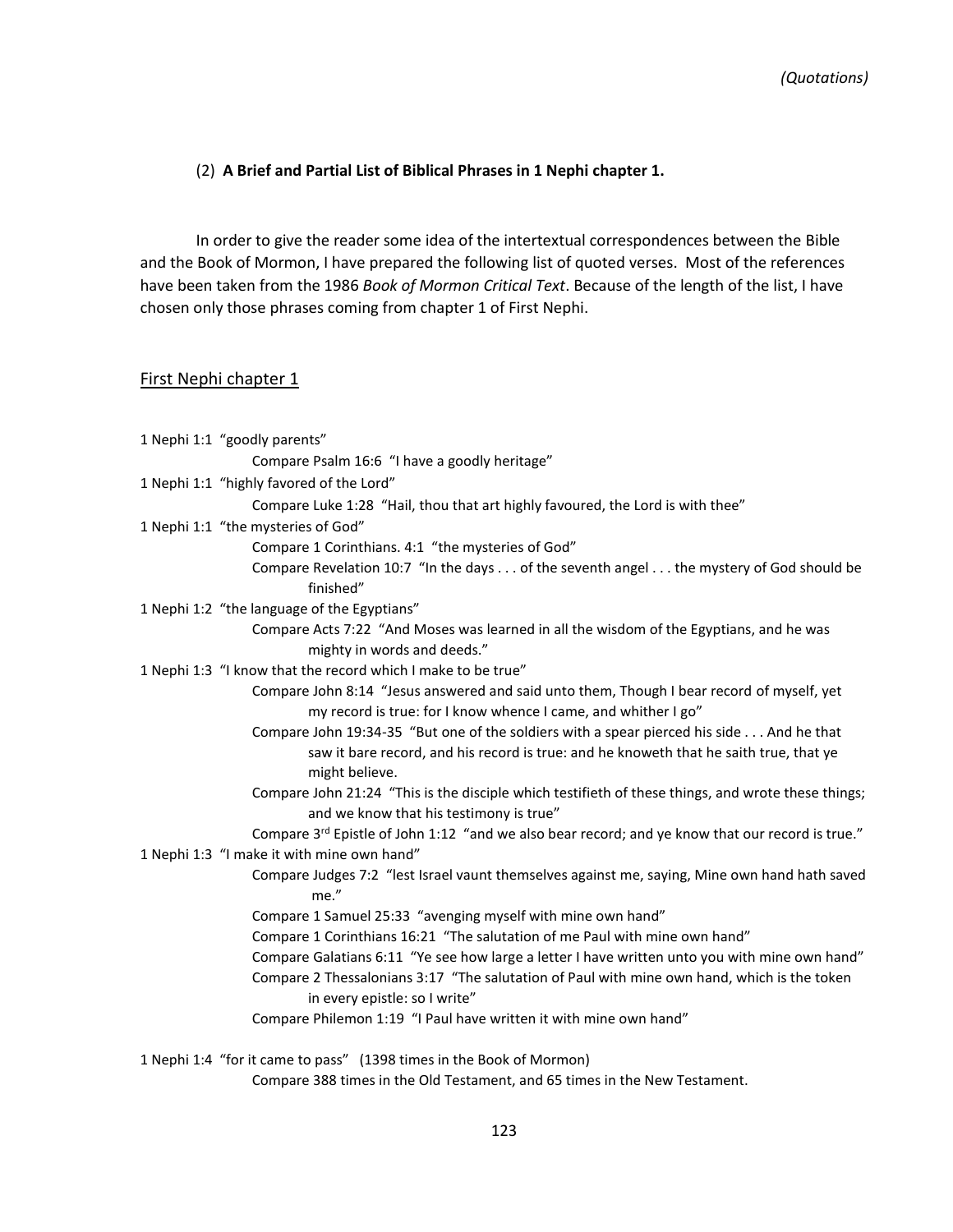|                                                                                    | 1 Nephi 1:4 "in the commencement of the first year of the reign of Zedekiah, king of Judah"                     |  |
|------------------------------------------------------------------------------------|-----------------------------------------------------------------------------------------------------------------|--|
|                                                                                    | Compare 2 Kings 24:17-18 "And the king of Babylon made Mattaniah his father's brother king in                   |  |
|                                                                                    | his stead, and changed his name to Zedekiah. Zedekiah was twenty and one years old when he                      |  |
|                                                                                    | began to reign, and he reigned eleven years in Jerusalem.                                                       |  |
|                                                                                    | Compare 2 Chronicles. 36:10 " made Zedekiah his brother king over Judah and Jerusalem"                          |  |
|                                                                                    | Compare Jeremiah 37:1 "                                                                                         |  |
|                                                                                    | 1 Nephi 1:5 "with all his heart"                                                                                |  |
|                                                                                    | Compare Old Testament (The elements of this phrase appear 15 times)                                             |  |
|                                                                                    | Compare New Testament (The elements of this phrase appear 3 times)                                              |  |
|                                                                                    | 1 Nephi 1:5 "pillar of fire"                                                                                    |  |
|                                                                                    | Compare Old Testament (The elements of this phrase appear 8 times)                                              |  |
|                                                                                    | Compare New Testament (The elements of this phrase appear 1 time)                                               |  |
|                                                                                    | 1 Nephi 1:7 "being overcome with the Spirit"                                                                    |  |
|                                                                                    | Compare Rev. 1:10 "I was in the Spirit on the Lord's day"                                                       |  |
|                                                                                    | 1 Nephi 1:7 "things which he had seen"                                                                          |  |
|                                                                                    | Compare Luke 9:36 "those things which they had seen"                                                            |  |
|                                                                                    | 1 Nephi 1:8 "carried away in a vision"                                                                          |  |
|                                                                                    | Compare Ezekiel 11:24 "the spirit took me up, and brought me in a vision by the Spirit of God<br>into Chaldea"  |  |
|                                                                                    | Compare Ezekiel 37:1 "The hand of the Lord was upon me, and carried me out in the spirit of                     |  |
|                                                                                    | the Lord, and set me down in the midst of the valley, which was full of bones."                                 |  |
|                                                                                    | Compare Acts 8:39 "the Spirit of the Lord caught away Philip"                                                   |  |
|                                                                                    | Compare Revelation 17:3 "So he carried me away in the spirit into the wilderness"                               |  |
|                                                                                    | 1 Nephi 1:8 "He saw the heavens open"                                                                           |  |
|                                                                                    | Compare Ezekiel 1:1                                                                                             |  |
|                                                                                    | Compare 6 times in the N.T. (Matt. 3:16, Mark 1:10, Luke 3:21, John 1:51, Acts 7:56, Revelation<br>19:11)       |  |
|                                                                                    | 1 Nephi 1:8 "he saw God sitting upon his throne surrounded with numberless concourses of angels in the attitude |  |
|                                                                                    | of singing and praising their God"                                                                              |  |
|                                                                                    | Compare 1 Kings 22:19 "I saw the Lord sitting on his throne, and all the host of heaven standing                |  |
|                                                                                    | by him on his right hand and on his left"                                                                       |  |
|                                                                                    | Compare Isaiah 6:1,3 "I saw also the Lord sitting upon a throne, high and lifted up, and his train              |  |
|                                                                                    | filled the temple"                                                                                              |  |
|                                                                                    | Compare Luke 2:13 "a multitude of the heavenly host praising God"                                               |  |
|                                                                                    | Compare Revelation 5:11 "And I beheld and I heard the voice of many angels round about the                      |  |
|                                                                                    | throne and the number of them was ten thousand times ten thousand and                                           |  |
|                                                                                    | thousands of thousands"                                                                                         |  |
|                                                                                    | 1 Nephi 1:9 "one descending out of the midst of heaven"                                                         |  |
|                                                                                    | Compare 1 Thessalonians 4:16 "the Lord himself shall descend from heaven"                                       |  |
|                                                                                    | 1 Nephi 1:11 "their brightness did exceed that of the stars in the firmament"                                   |  |
|                                                                                    | Compare Daniel 12:3 "they that be wise shall shine as the brightness of the firmament: and                      |  |
|                                                                                    | they that turn many to righteousness as the stars for ever and ever."                                           |  |
|                                                                                    | Compare Matthew 13:43 "Then shall the righteous sh9ine forth as the sun in the kingdom of<br>their Father"      |  |
|                                                                                    | Compare Revelation 12:1 " And there appeared a great wonder in heaven; a woman clothed                          |  |
|                                                                                    | with the sun, and the moon under her feet, and upon her head a crown of twelve stars"                           |  |
| 1 Nephi 1:11 "the first came and stood before my father, and gave unto him a book" |                                                                                                                 |  |
|                                                                                    | Compare Ezekiel 2:6-10 "And thou, son of man, be not afraid of them And when I looked,                          |  |
|                                                                                    | behold, an hand was sent unto me; and, lo, a roll of a book was therein"                                        |  |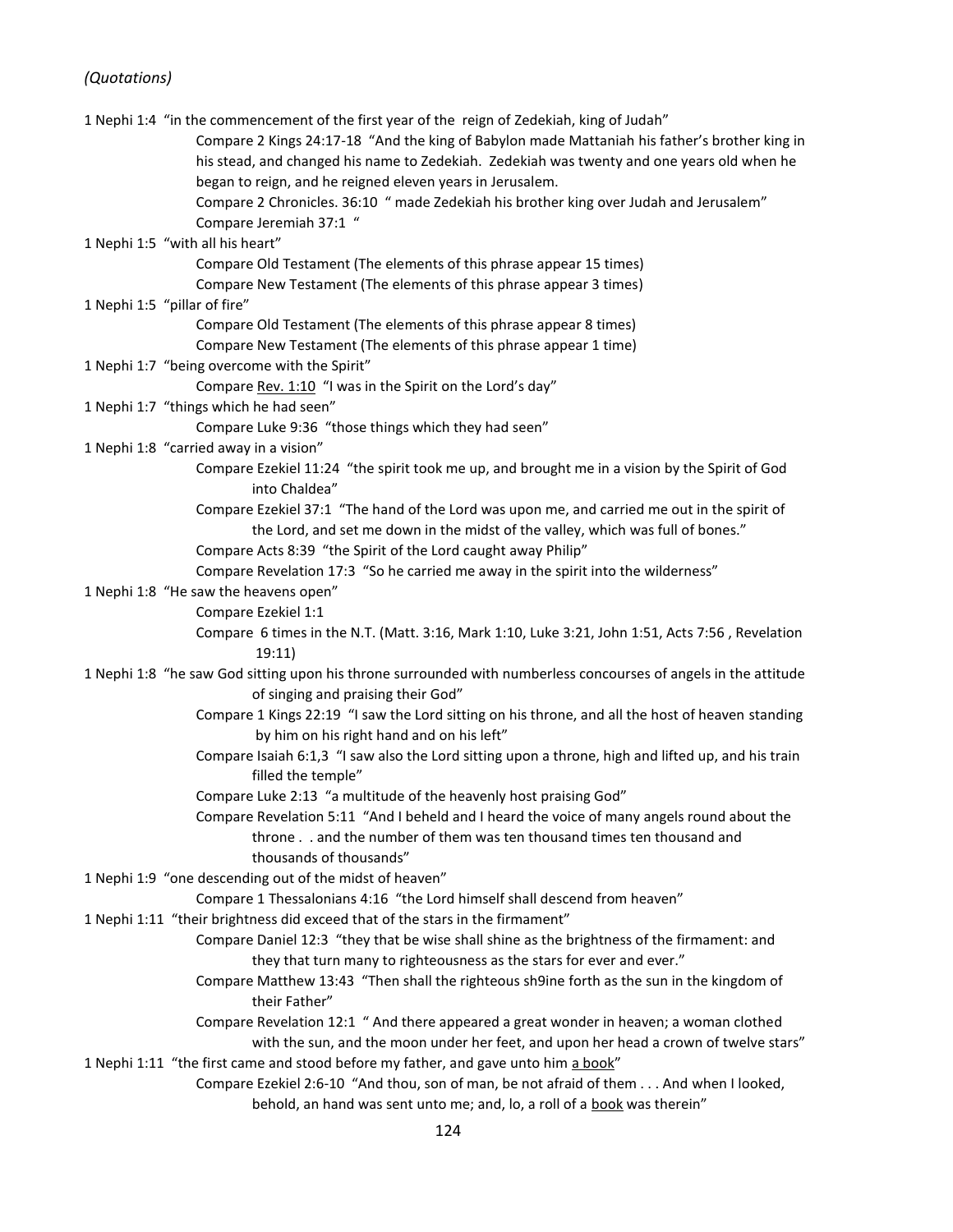Compare Rev. 5:1 "And I saw in the right hand of him that sat on the throne a book written within and on the backside sealed with seven seals. " Compare Revelation 10:1-2 "And I saw another mighty angel come down from heaven . . . and his face was as it were the sun . . . and he had in his hand a little book open" 1 Nephi 1:11 "face of the earth " Compare Old Testament (The elements of this phrase appear 61 times) Compare New Testament (The elements of this phrase appear 5 times) Compare Book of Mormon (The elements of this phrase appear 74 times) 1 Nephi 1:12 "filled with the spirit of the Lord" Compare Ephesians 5:18 "be filled with the spirit" Compare Exodus 28:3 "unto all that are wise hearted, whom I have filled with the spirit of wisdom" 1 Nephi 1:13 "carried away captive into Babylon" Compare Jeremiah 39:9 "Then Nebuzaradan the captain of the guard carried away captive into Babylon the remnant of the3 people that remained in the city" See also Jeremiah 13:19, 27:3-22, 29:7-14; 2 Chronicles 36:12-13 1 Nephi 1:14 "Great and marvelous are thy works, O Lord God Almighty" Compare Revelation. 15:3 "Great and marvelous are thy works, O Lord God Almighty" Compare Tobit 13:7; 1 Enoch 39:12-13 1 Nephi 1:14 "the inhabitants of the earth" Compare Psalm 33:13-14 "The Lord looketh from heaven; he beholdeth all the sons of men, from the place of his habitation he looketh upon all the inhabitants of the earth." Compare Jeremiah 25:29 " I will call for a sword upon all the inhabitants of the earth, saith the Lord of hosts" Compare Daniel 4:35 "And all the inhabitants of the earth are reputed as nothing: and he doeth according to his will in the army of heaven and among the inhabitants of the earth: and none can stay his hand" 1 Nephi 1:16 "I Nephi do not make a full account of the things which my father hath written" Compare the details of Revelation, chapters 4-15 1 Nephi 1:17 "I make an abridgment" Compare 2 Maccabees 2:25-32 1 Nephi 1:18 "things which I had both seen and heard" Compare 1 John 1:3 "that which we have seen and heard declare we unto you" 1 Nephi 1:19 "And it came to pass that the Jews did mock him because of the things which he testified of them; for he truly testified of . . . of the coming of a Messiah, and also the redemption of the world. Compare Matthew 27:29 "And when they had plaited a crown of thorns, they put it upon his head, and a reed in his right hand: and they bowed the knee before him, and mocked him, saying, Hail, King of the Jews! 1 Nephi 1:19 "a Messiah" Compare Daniel 9:25-26 "Know therefore and understand, that from the going forth of the commandment to restore and to build Jerusalem unto the Messiah the Prince shall be seven weeks, and threescore and two weeks . . . and after threescore and two weeks shall Messiah be cut off, but not for himself" Compare John 1:41 "We have found the Messias, which is, being interpreted, the Christ" Compare John 4:25 "I know that Messias cometh, which is called Christ: when he is come, he will tell us all things. Jesus saith unto her, I that speak unto thee am he."